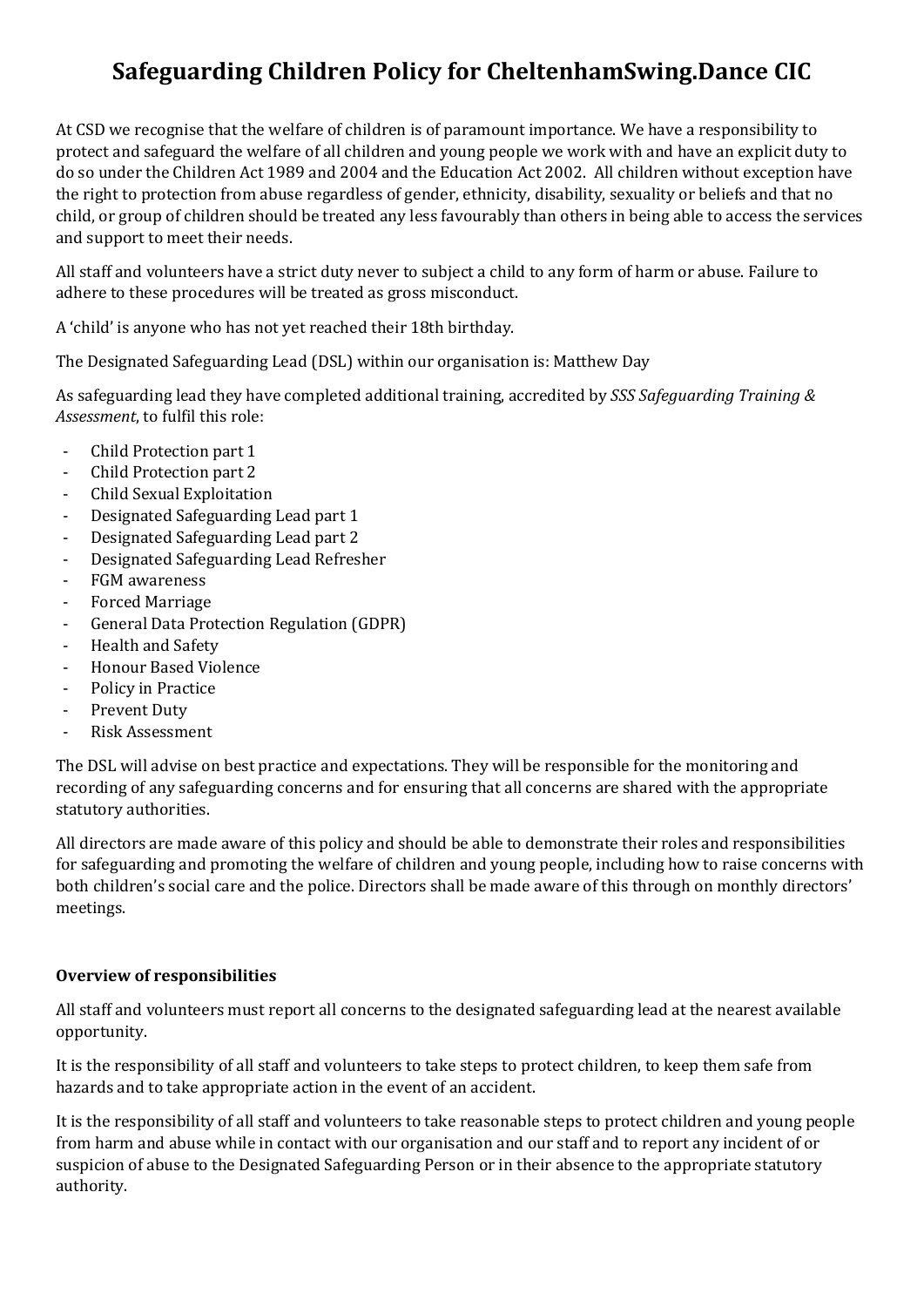## **Safeguarding and promoting the welfare of children and young people means**

Protecting children from maltreatment, preventing impairment of a child's health or development, ensuring that children are growing up with the provision of safe and effective care and taking action to ensure that children have the best life chances.

We will do this by:

- Identifying and responding to concerns about a child or young person
- Providing a safe and happy dance environment
- Supporting development through dance in a way that fosters a sense of belonging / sense of self/ sense of community/ sense of independence
- Supporting young people to communicate freely with us, supporting their communication methods, providing time and space to talk
- Fostering an environment of trust and building appropriate professional relationships

## **Consent and information sharing**

Issues of consent are essential to effective safeguarding practice. Additional consent must be sought for any activity that is out of the usual parameters of our work. Basic consents for day to day activities will be sought when attending an event.

Significant harm is no exception to this. Before making a referral to Children's Social Care parents or carers must be informed that you are doing so, including the reasons why and must be asked for consent to do this. It should be noted however that in cases where parents, carers or children do not agree to information being shared you are still able to refer to Children's Social Care without consent but it is important to explain clearly to social care why consent cannot be established and to make a record of this.

Instances where you may not wish to seek consent are where:

- Discussion with parents/ carers could place the child or other members of their family at increased risk
- The child is in immediate danger (e.g. requires medical attention)
- Having the discussion with parents may put you or another member of staff at risk.

It is often necessary to share information to provide support and prevent impairment or to protect a child from harm. Decisions to share will be appropriate, necessary and proportionate. You must record your decision and the reasons for it, whether or not you choose to share information. If you decide to share you should record what you shared and who you shared with.

## **Child protection**

Is part of safeguarding children and promoting welfare. It refers to activity that is undertaken to protect specific children who are suffering or likely to suffer significant harm.

This is about abuse and maltreatment of a child. Someone may abuse or neglect a child by inflicting harm, or by failing to act to prevent harm. Children may be abused in a family or in an institutional or community setting by those known to them, or by others (for example over the internet.) They may be abused by an adult or adults or another child/children. Abuse may be physical, emotional, sexual, neglectful or multiple types of abuse. Please see appendix A for definitions of types of abuse.

All staff and volunteers should be able to recognise, and know how to act upon evidence that a child's health or development is being impaired or that the child is suffering or likely to suffer significant harm. All concern about harm must be recorded and shared with the Designated Safeguarding person.

No professional should assume that another will pass on information about the safety of a child. If a professional has concerns about a child's welfare and believe they are or are likely to suffer significant harm they have a responsibility to inform Children's social care.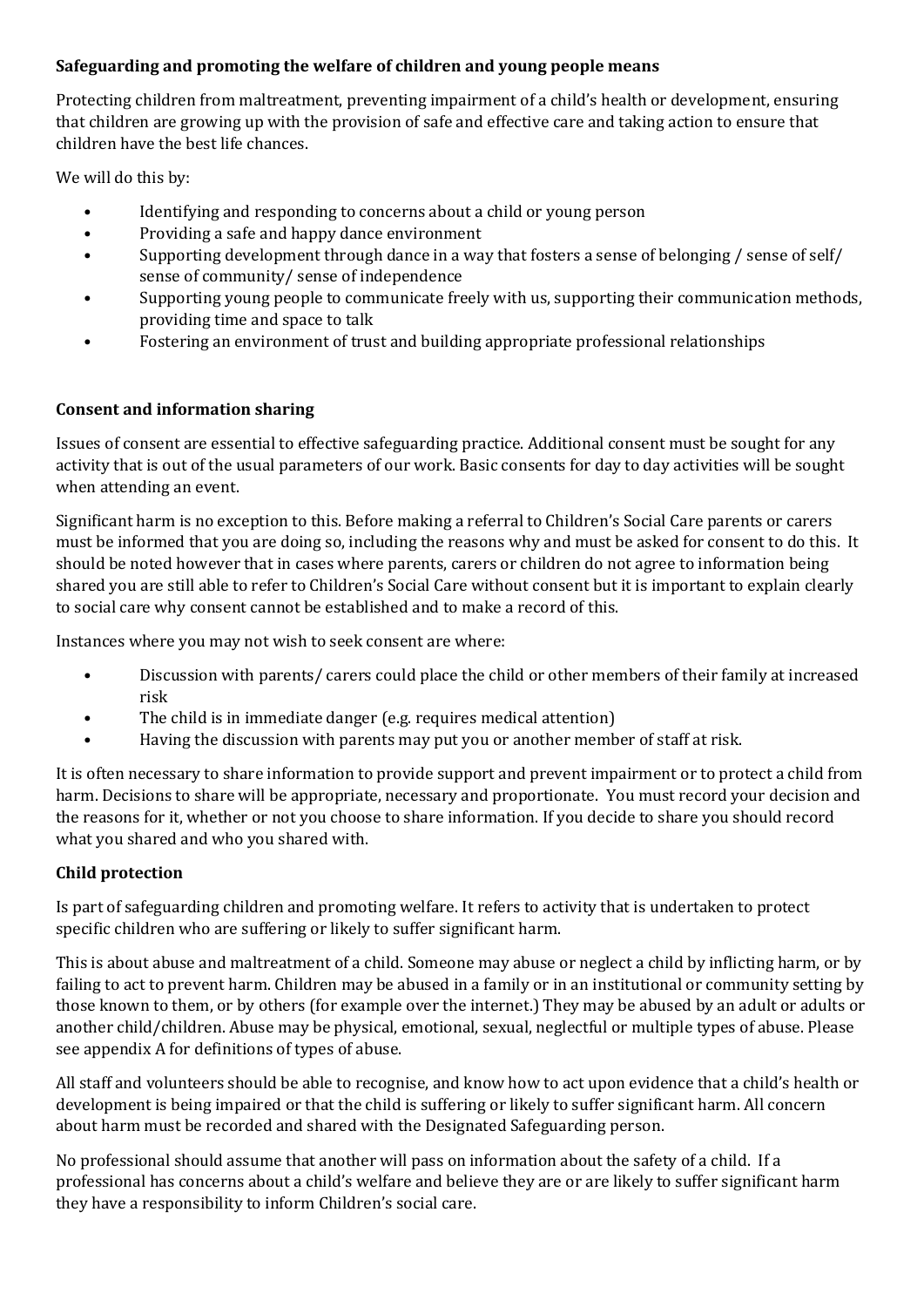#### **Seeking medical attention:**

If a child has a physical injury, and there are concerns of abuse, medical attention should be sought immediately. Any safeguarding concerns should be shared with ambulance or hospital staff and then must be reported to children's social care.

Nothing should be allowed to delay urgent medical treatment.

#### **Referring a concern and your DSL**

Our Designated Safeguarding Lead will act on behalf of CSD in referring concerns or allegations of harm to Children's social care or the police as appropriate. If the designated safeguarding lead is in any doubt information should be shared with children's social care for a second opinion. It is not the role of the DSL to investigate only to collate information, clarify details of the concern and facilitate information sharing. In the absence of the DSP the individual who has the concern is responsible for contacting children's social care and the information should be shared with the DSL retrospectively.

The contact number for children' social care is 01452 426 565 and their email is [childrenshelpdesk@gloucestershire.gov.uk.](mailto:childrenshelpdesk@gloucestershire.gov.uk)

The contact number for the police is 101.

If anyone is in immediate danger always call 999.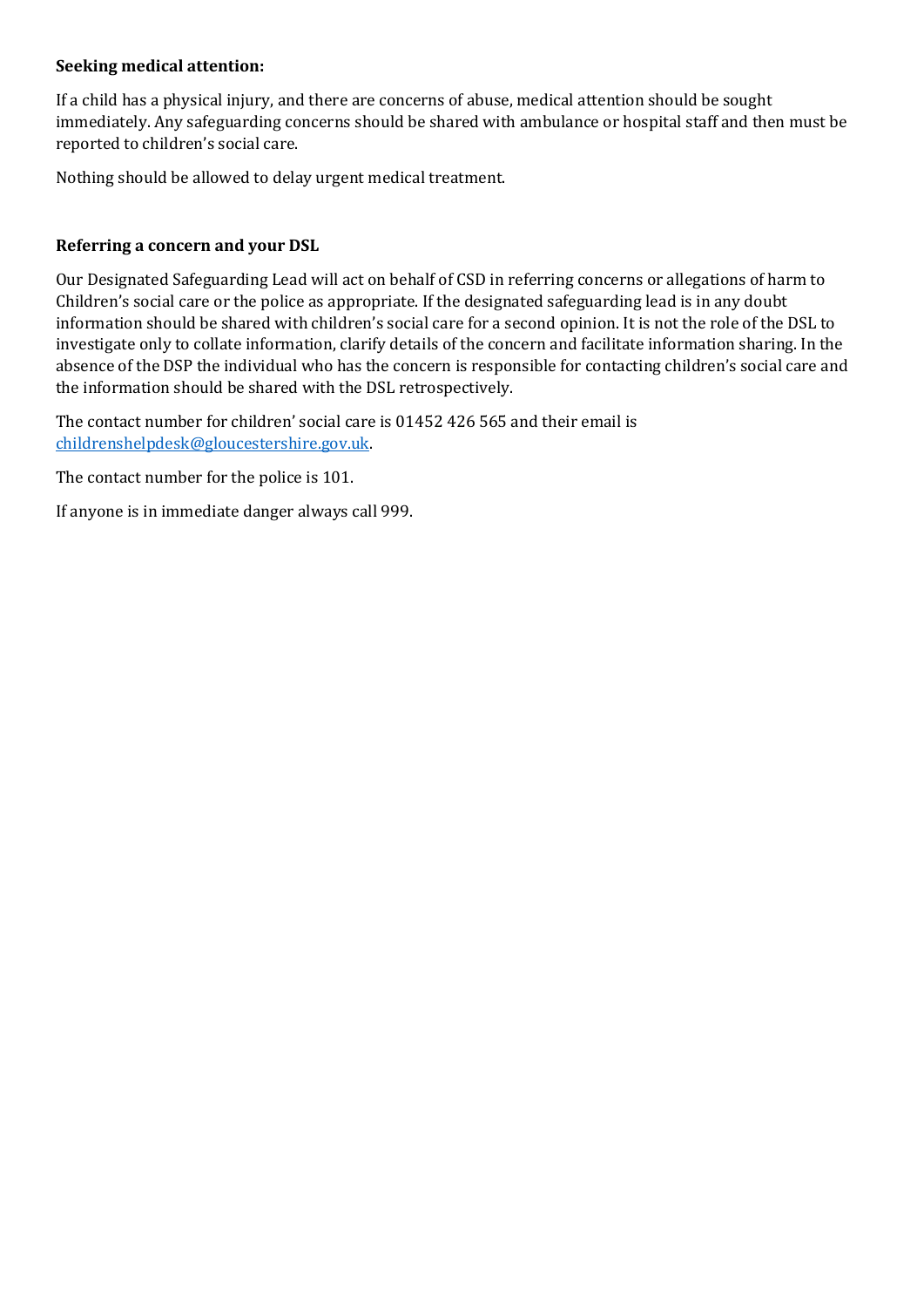## **Protection of children**

We will make every effort to protect children from harm when they are visiting our setting. We will do this through:

- We will take all reasonable steps to ensure health safety and welfare for all those who access our organisation
- We will take all practicable steps to ensure that no one working with us or for us would put a child in a situation of unreasonable risk to their health and safety.
- We will not harm or abuse children within our care and will take all reasonable steps to ensure no one working with us or around us within the community could harm or abuse a child in our care.
- We will ensure good reporting to our DSL and onward to children's social care where ever we suspect harm and will foster an environment of good communication, transparency and trust.
- All involved with our organisation will follow our code of conduct for Safer Spaces

#### **Allegations against staff members/volunteers**

If any member of staff has concerns about another member of staff or volunteer at such as

- Believing they have behaved in a way that has harmed or may cause harm to a child
- Having possibly committed a criminal offence against or relating to a child
- Behaved toward a child in a way that indicates he/she is unsuitable to work with children. (This could include both children within the work place, children within the community or their own children).

The allegation or concern should be reported to the DSL

Neither the member of staff who has raised the concern/allegation nor the member of staff who is alleged against should be allowed to question children or be part of any further investigation.

The DSL will report the matter to the Local Authority Designated Officer (LADO).

If an allegation or concern arises about a member of staff, outside of their work with children, and this may present a risk or harm to a child/ren for which that member of staff is responsible, the general principles outlined in this policy will still apply.

## **Staff recruitment**

When recruiting paid staff and volunteers it is important to always follow the process outlined in the safer recruitment policy [insert link here if applicable]. This will ensure potential staff and volunteers are screened for their suitability to work with children and young people.

## **Appendix A**

Definitions of abuse:

Physical abuse: A form of abuse that may involve hitting shaking throwing poisoning burning or scalding, drowning, suffocating or otherwise causing physical harm to a child. Physical harm may also be caused when a parent or carer fabricates the symptoms of or deliberately causes illness in a child.

Emotional abuse: The persistent emotional maltreatment off a child such as to cause severe and persistent adverse effects on the child's emotional development. It may involve conveying to children that they are worthless, unloved inadequate, or valued in so far as they meet the needs of another person only, deliberately silencing them or 'making fun' of what they say or how they communicate. It may feature age or developmentally inappropriate expectations being imposed on children. These may include interactions that